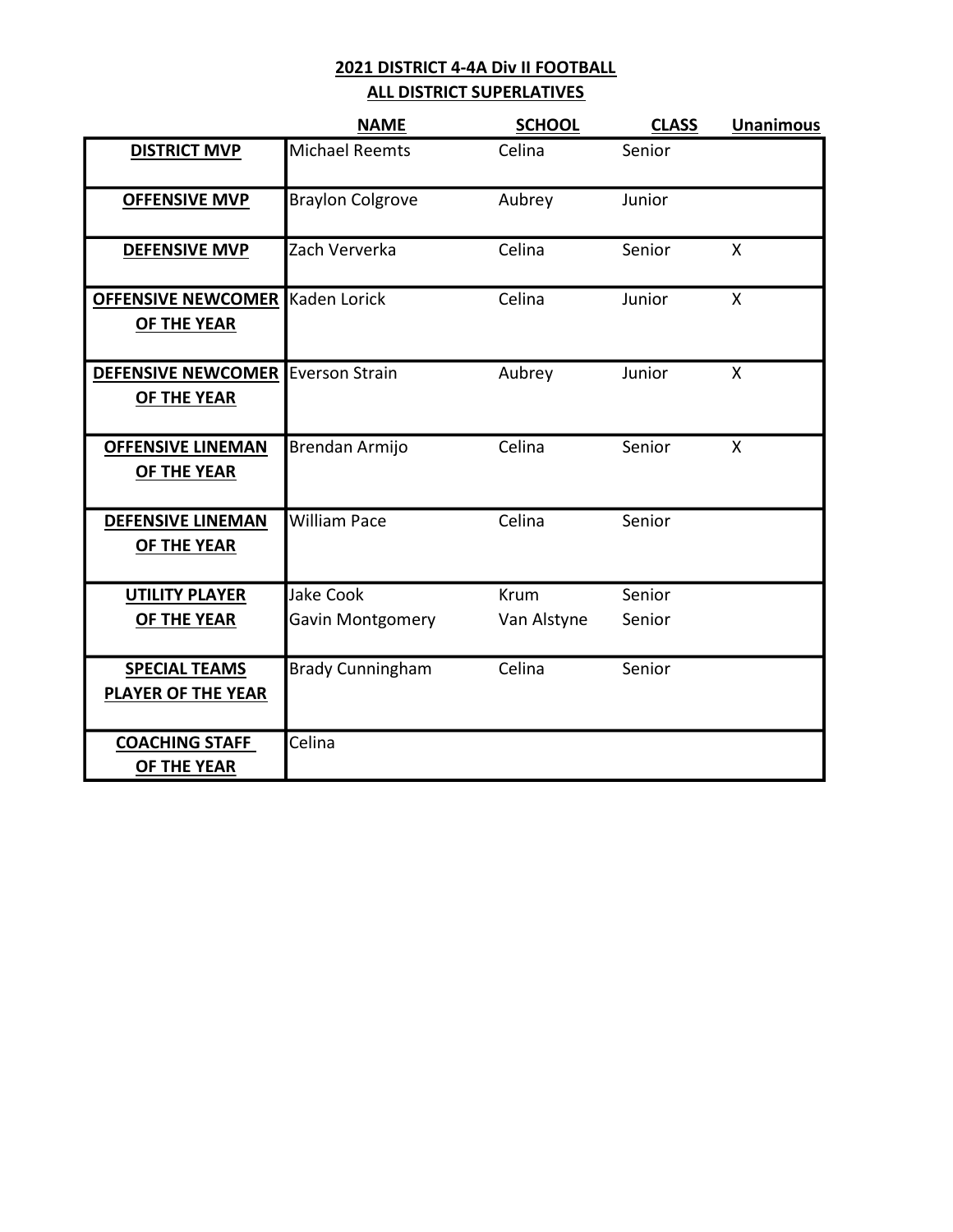## 2021 DISTRICT 4-4A Div II FOOTBALL **1ST TEAM OFFENSE**

|                     | <b>NAME</b>              | <b>SCHOOL</b> | <b>CLASS</b> | <b>Unanimous</b> |
|---------------------|--------------------------|---------------|--------------|------------------|
| <b>QUARTERBACK</b>  | Noah Bentley             | Celina        | Junior       |                  |
|                     | <b>Rylan Smart</b>       | Sanger        | Senior       |                  |
| <b>RUNNING BACK</b> | Gabe Gayton              | Celina        | Junior       |                  |
|                     | Devrin Brown             | Krum          | Junior       |                  |
|                     | Colby Lewis              | Sanger        | Senior       |                  |
| <b>FULL BACK</b>    | <b>GAVIN BYBEE</b>       | VA            | Senior       |                  |
| <b>RECEIVER</b>     | <b>Brower Nickel</b>     | Celina        | Senior       |                  |
|                     | <b>Justin Wooten</b>     | <b>Krum</b>   | Junior       |                  |
|                     | Steven Bush              | Sanger        | Junior       |                  |
|                     | <b>DAKOTA HOWARD</b>     | <b>VA</b>     | Junior       |                  |
|                     | <b>LUCAS LINDLEY</b>     | VA            | Senior       |                  |
| <b>TIGHT END</b>    |                          |               |              |                  |
| <b>CENTER</b>       | <b>Reed Strittmatter</b> | Aubrey        | Senior       |                  |
|                     | <b>LEVI COPELAND</b>     | VA            | Junior       |                  |
| <b>GUARD</b>        | Gavin Garcia             | Aubrey        | Senior       |                  |
|                     | Hamish Mpofu             | Celina        | Junior       |                  |
|                     | <b>Kyle Carter</b>       | Krum          | Junior       |                  |
| <b>TACKLE</b>       | Lane Bartel              | Aubrey        | Senior       |                  |
| <b>KICKER</b>       |                          |               |              |                  |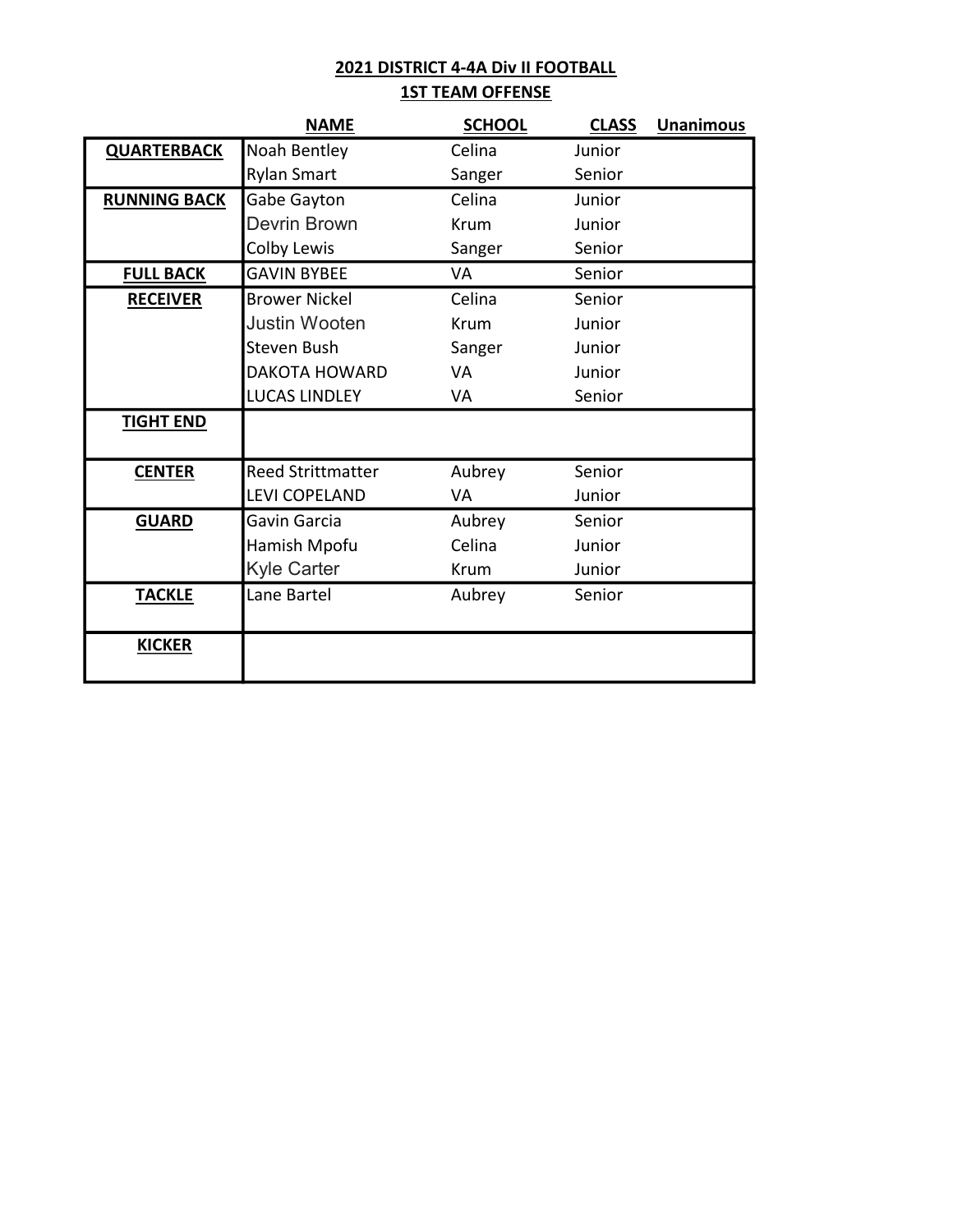## 2ND TEAM OFFENSE

|                     | <b>NAME</b>                | <b>SCHOOL</b> | <b>CLASS</b> |
|---------------------|----------------------------|---------------|--------------|
| <b>QUARTERBACK</b>  |                            |               |              |
| <b>RUNNING BACK</b> | <b>JADEN MAHAN</b>         | <b>VA</b>     | Junior       |
|                     | Jacob Holder               | Aubrey        | Senior       |
| <b>FULL BACK</b>    |                            |               |              |
|                     |                            |               |              |
| <b>RECEIVER</b>     | Robbie Stebbing            | Celina        | Junior       |
|                     | Ty Hagenbrock              | Celina        | Senior       |
|                     | <b>Chandler Bowland</b>    | Sanger        | Junior       |
|                     | Kollin Shumate             | Sanger        | Junior       |
|                     | <b>JACKSON ALLEN</b>       | <b>VA</b>     | Junior       |
| <b>TIGHT END</b>    |                            |               |              |
|                     |                            |               |              |
| <b>CENTER</b>       |                            |               |              |
|                     |                            |               |              |
| <b>GUARD</b>        | <b>Caleb Cortez</b>        | Celina        | Senior       |
|                     | JD Blagg                   | Aubrey        | Senior       |
| <b>TACKLE</b>       | <b>Collin Strittmatter</b> | Aubrey        | Senior       |
|                     | Zack Farris                | Celina        | Senior       |
|                     | Jyreese Jones              | Sanger        | Junior       |
|                     | <b>COOPER CARROLL</b>      | VA            | Junior       |
| <b>KICKER</b>       |                            |               |              |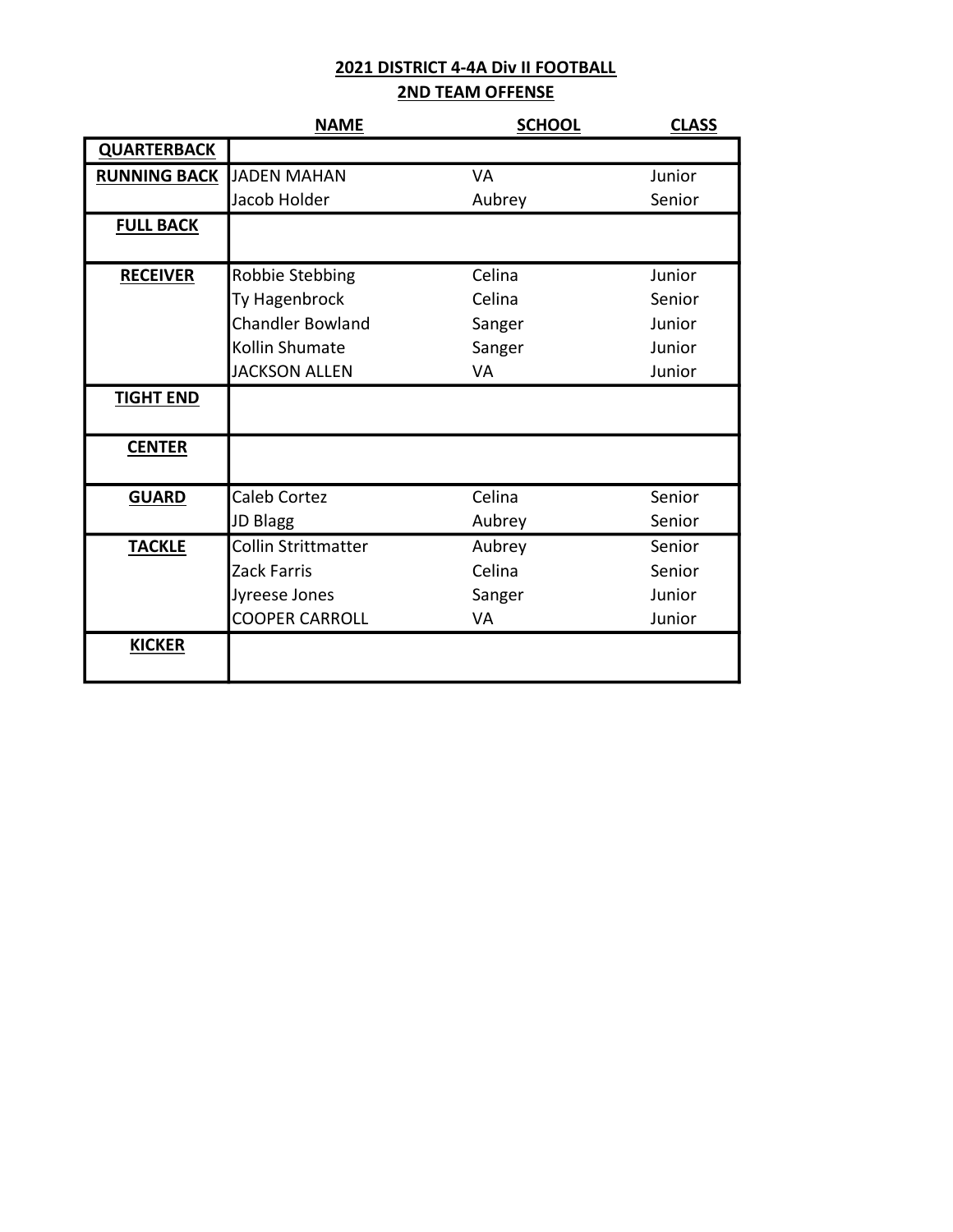## **1ST TEAM DEFENSE**

|                           | <b>NAME</b>            | <b>SCHOOL</b> | <b>CLASS</b> |
|---------------------------|------------------------|---------------|--------------|
| <b>DEFENSIVE TACKLE</b>   | Jacob Palladino        | Aubrey        | Junior       |
| <b>DEFENSIVE END</b>      | <b>Jett Runion</b>     | Aubrey        | Junior       |
|                           | <b>Trae Hollins</b>    | Celina        | Senior       |
|                           | <b>Wyatt Stephens</b>  | Celina        | Senior       |
|                           | Aidan Beukema          | Sanger        | Junior       |
|                           | Jyreese Jones          | Sanger        | Junior       |
|                           | <b>NIC LOYA</b>        | VA            | Junior       |
| <b>INSIDE LINEBACKER</b>  | <b>Connor Green</b>    | Krum          | Junior       |
|                           | <b>Hunter Neely</b>    | Celina        | Senior       |
|                           | Logan Lewis            | Sanger        | Junior       |
| <b>OUTSIDE LINEBACKER</b> | Ty Sciba               | Aubrey        | Senior       |
|                           | Ty Marthiljohni        | Celina        | Senior       |
|                           | <b>Jake Cook</b>       | Krum          | Junior       |
|                           | <b>GAVIN BYBEE</b>     | VA            | Junior       |
| <b>CORNERS</b>            | Kai Bagley             | Aubrey        | Junior       |
|                           | Jedd Ubanoski          | Celina        | Senior       |
| <b>SAFETY</b>             | Cole Marthiljohni      | Celina        | Senior       |
|                           | <b>COLLIN REYNOLDS</b> | VA            | Senior       |
| <b>PUNTER</b>             |                        |               |              |